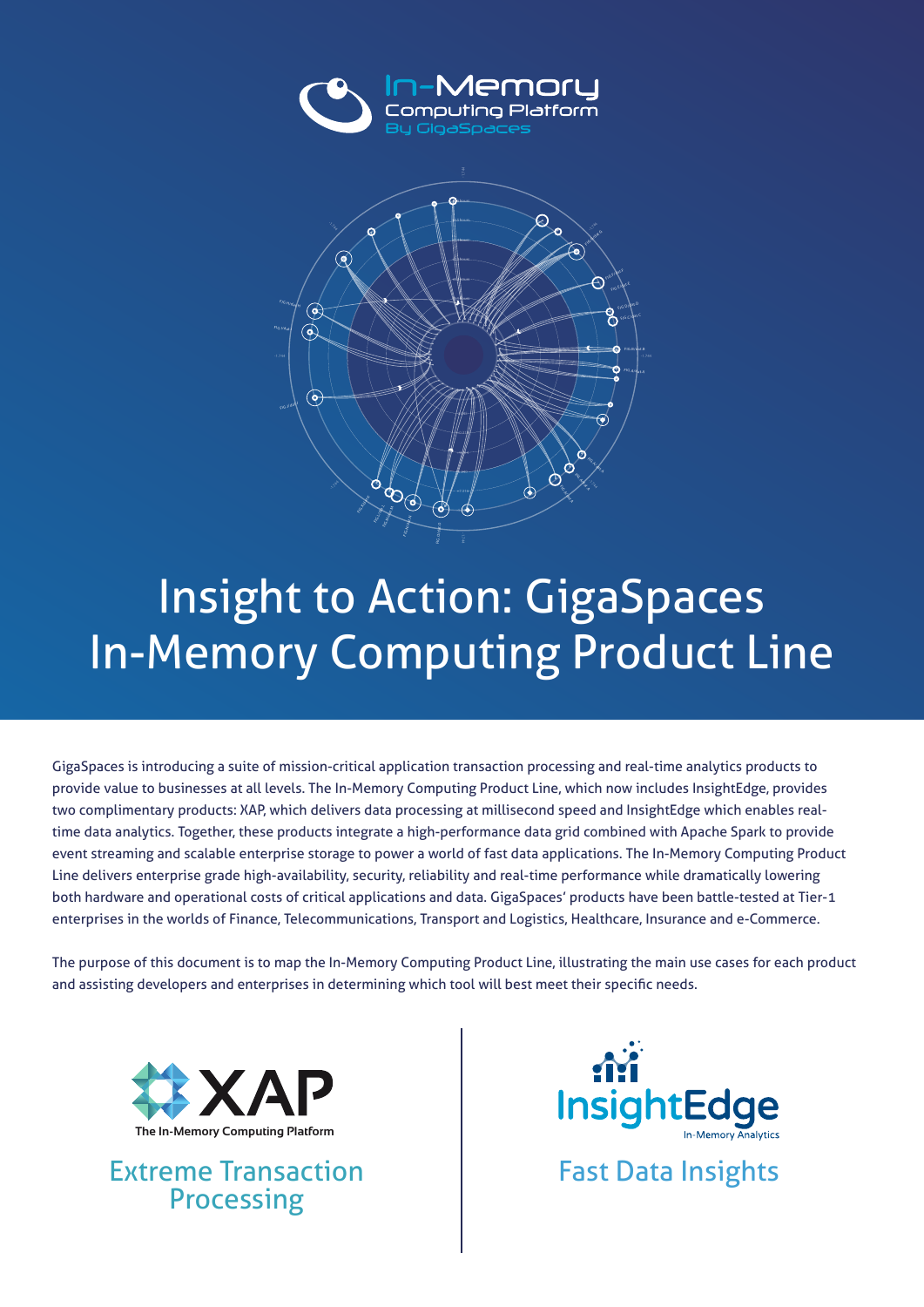## Table of Contents

|                                                                                                                                                                                                                                | 03 |
|--------------------------------------------------------------------------------------------------------------------------------------------------------------------------------------------------------------------------------|----|
|                                                                                                                                                                                                                                | 04 |
| The Open Source Data Grid <b>contains the Contract Container Contract Container</b> The Open Source Data Grid contains                                                                                                         | 05 |
| GigaSpaces XAP 12: Open Source, Premium, and Enterprise (and the content of the content of the Spaces XAP 12: Open Source, Premium, and Enterprise (and the content of the content of the content of the content of the conten | 07 |
| The XAP 12 Open Source Edition (and according to the Captainer Contract of the XAP 12 Open Source Edition (according to the Captainer Contract of The XAP 12 Open Source Edition                                               | 07 |
| XAP 12 Premium Edition (accordinate contract of the contract of the contract of the contract of the contract of                                                                                                                | 07 |
|                                                                                                                                                                                                                                | 07 |
|                                                                                                                                                                                                                                | 07 |
| Business Continuity and SLA (and according to according the set of the set of the set of the set of the set of                                                                                                                 | 07 |
|                                                                                                                                                                                                                                | 08 |
|                                                                                                                                                                                                                                | 08 |
| The XAP Enterprise Edition includes all the elements of XAP Premium, plus a set of enhanced features unique to                                                                                                                 | 08 |
|                                                                                                                                                                                                                                | 08 |
|                                                                                                                                                                                                                                | 08 |
|                                                                                                                                                                                                                                | 08 |
|                                                                                                                                                                                                                                | 08 |
| InsightEdge, Fast Data Analytics for the Insight-Driven Business (a) and contain a contained a series and cont                                                                                                                 | 09 |
|                                                                                                                                                                                                                                |    |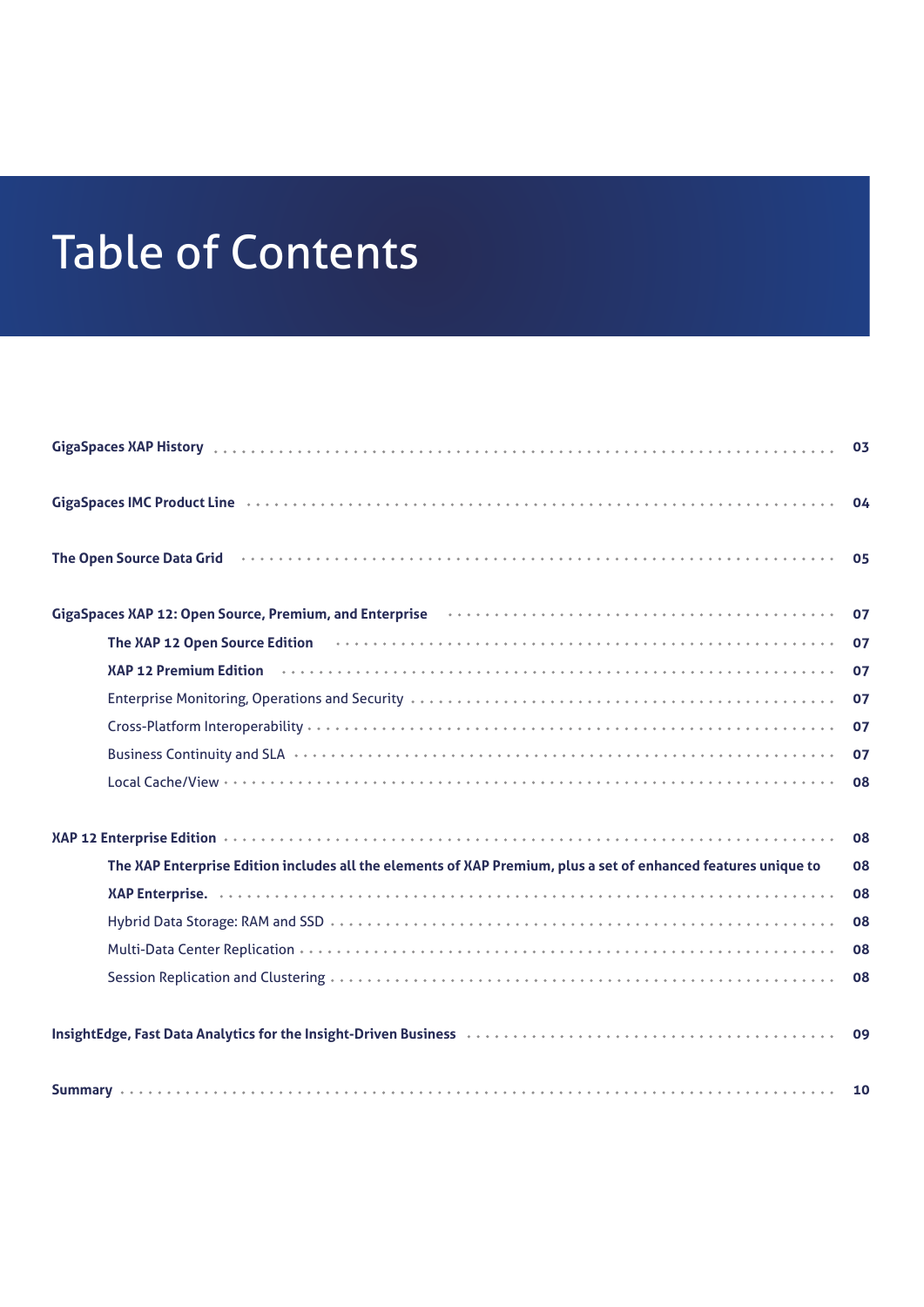# **GigaSpaces XAP History**

GigaSpaces was the first to promote the use of Space-Based Architecture (SBA) which allowed businesses the opportunity for linear scalability through the co-location of business logic and data in memory. This architecture reduced latency by a factor of ≥ 102 with unlimited scalability, thus heralding the in-memory computing revolution. With the release of InsightEdge, GigaSpaces is establishing another revolutionary paradigm—that of co-locating business analytics with the data source in RAM, enabling true real-time informational results from data sets and streams.

At GigaSpaces, our history proves that we are driven by innovation, as seen below:

- 2000—GigaSpaces introduced the first high-volume, high-speed cache to the Finance market.
- 2004-GigaSpaces announced the Enterprise Application Grid.
- locate their business logic and processes with data, in memory. This provided a one-hundredfold increase in speed over existing • 2007—GigaSpaces announced the eXtreme Application Platform (XAP) which established the first time businesses could codata implementations.
- 2008—GigaSpaces announced Open Spaces. This was the first Spring framework-based API for building in-memory applications that were ultra-fast, distributed, scalable and fault-tolerant.
- 2010—XAP runs on Amazon EC<sub>2</sub>.
- 2014-XAP MemoryXtend is released thus allowing for the seamless extension of RAM to SSD.
- 2016—GigaSpaces XAP has matured to become an in-memory computing product line for fast data analytics and high throughput transactions. We open sourced the core data grid engine of XAP to improve time-to-market for innovation and new .features

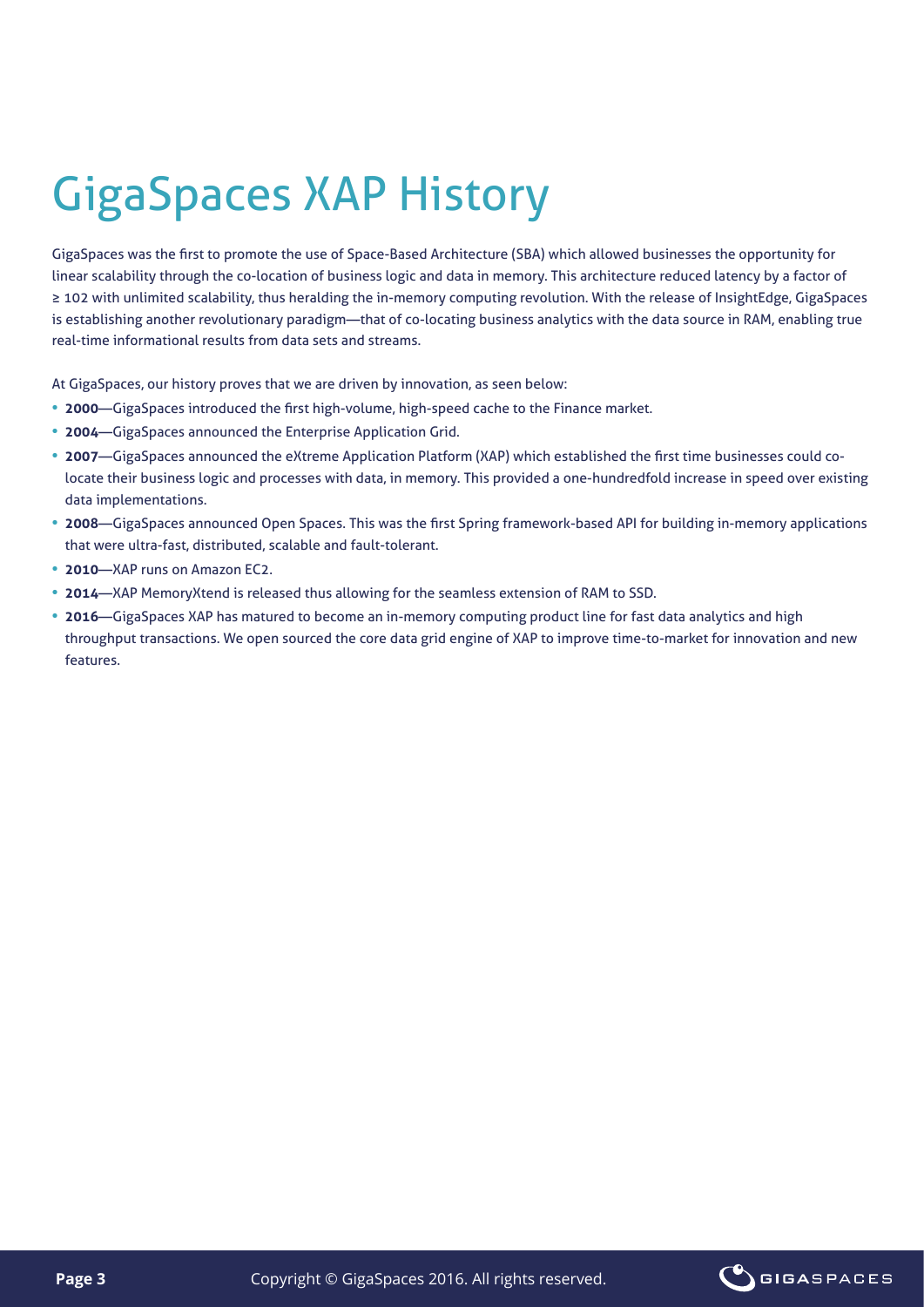## **GigaSpaces IMC Product Line**



The core products of the XAP In-Memory Computing Product Line are:

- **The Open Source Data Grid**
- **XAP In-Memory Data Grid**
- **InsightEdge Fast Data Analytics**

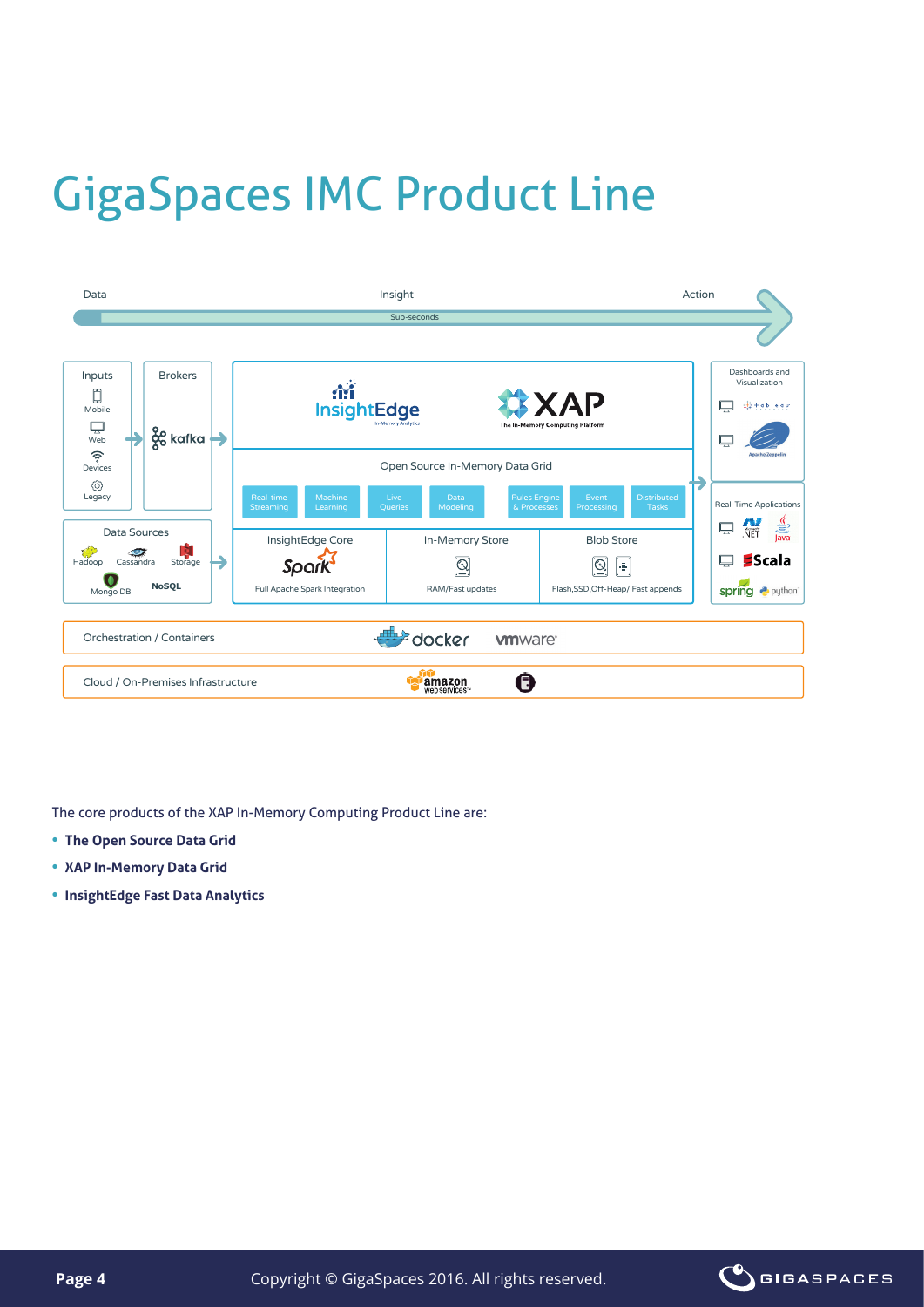## The Open Source Data Grid

GigaSpaces has released an open source version of XAP for the developer community. After 16 years of mission-critical deployments within highly complex industries by Fortune 100 enterprises, we have listened to our market and understood the import of including the community in the direction and future of the product.

This new product is designed for anyone seeking to try XAP in their development and staging environments. We have de-coupled the core (which is open source) from the overall data grid product and accelerated contributions to it from specific, vetted .developers

### **:Highlights**

- This edition of XAP is for developers to download.
- XAP Open Source is free for life.
- We are reducing the time-to-market for upstream features.
- XAP users will benefit from a broadened feature set due to market-driven enhancement.

### **WHAT PARTS OF XAP ARE BEING OPEN SOURCED?**

All of the core XAP data grid API will be available for free in the open source edition. The following is a detailed description of what's available:

- **Space Data Models: POJOs, Document API, Map, JDBC, JPA, and Memcached API**
- **Space Operations and Queries: Space Interface, SQL Queries, Indexing, and Transaction Support**
- Processing: Events & Messaging, Task Execution, Remoting, and Aggregators
- **Persistence:** Direct Persistence, Async, Pre-Loading, and Hibernate Support
- In-Memory Data Grid Core: Clustering, Replication, Partitioning, and Memory Management

#### **Only commercial editions of XAP will provide:**

- Management and monitoring features
- High availability, auto-healing (GSM/GSA), and deployment management features
- Security
- GigaSpaces enterprise-grade support
- Multi-data center replication for disaster recovery (XAP Enterprise)
- MemoryXtend for fast initial data load (XAP Enterprise)

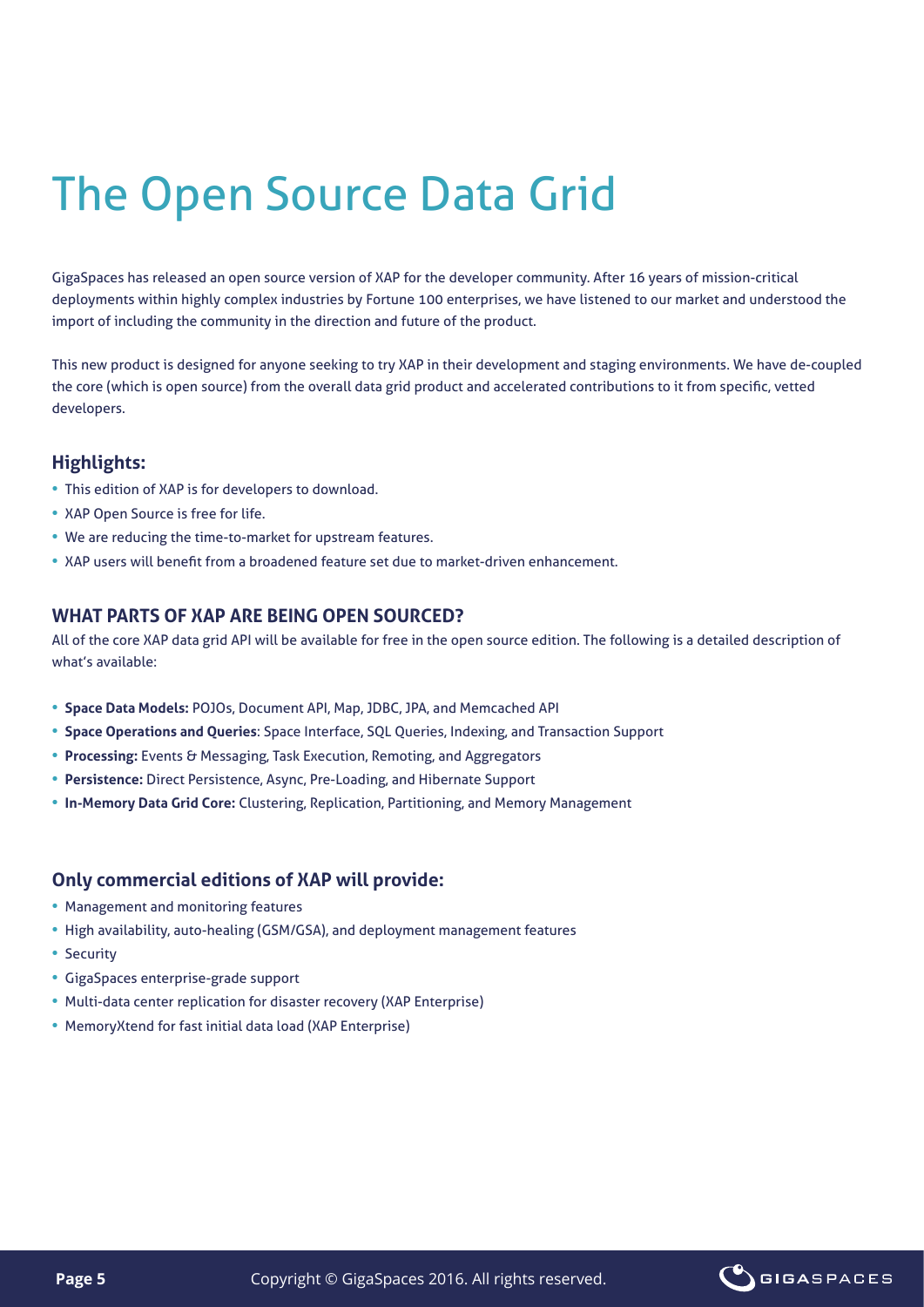## **I'M AN EXISTING CUSTOMER, WHAT DOES XAP OPEN SOURCE MEAN FOR ME?**

Absolutely nothing changes for our commercial customers. Therefore, if you already have a support contract with GigaSpaces, you will continue receiving the same exemplary support services you have come to expect. Existing customers are welcome to either try out the XAP open source edition, or upgrade to Premium/Enterprise Editions.

### **HOW CAN I CONTRIBUTE TO THE XAP OPEN SOURCE DATA GRID?**

All contributions will be evaluated and approved before being added to the open source code base. First, you'll need to have signed the GigaSpaces Contributor Agreement available at http://xap.github.io. Once signed and accepted, GigaSpaces will consider accepting pull requests from committers.

## **WHO IS CONTRIBUTING TO XAP OPEN SOURCE?**

Principal contributions to the XAP Open Source code base have been carried out by the GigaSpaces R&D team, who have been building XAP for almost a decade. In addition, an active group of GigaSpaces product engineers, partners, and users have been involved in bug fixes and feature enhancement proposals.

## **HOW DO I OBTAIN SUPPORT FOR GIGASPACES XAP OPEN SOURCE?**

KAP Open Source users will enjoy the availability of a development community, comprised of internal GigaSpaces R&D developers as well as public committers, that can address the most critical questions. Users may reach out and engage the community through the channels below:

Developer Forums: http://ask.gigaspaces.org GitHub: http://xap.github.io StackOverflow: # gigaspaces E-mail: oss@gigaspaces.com

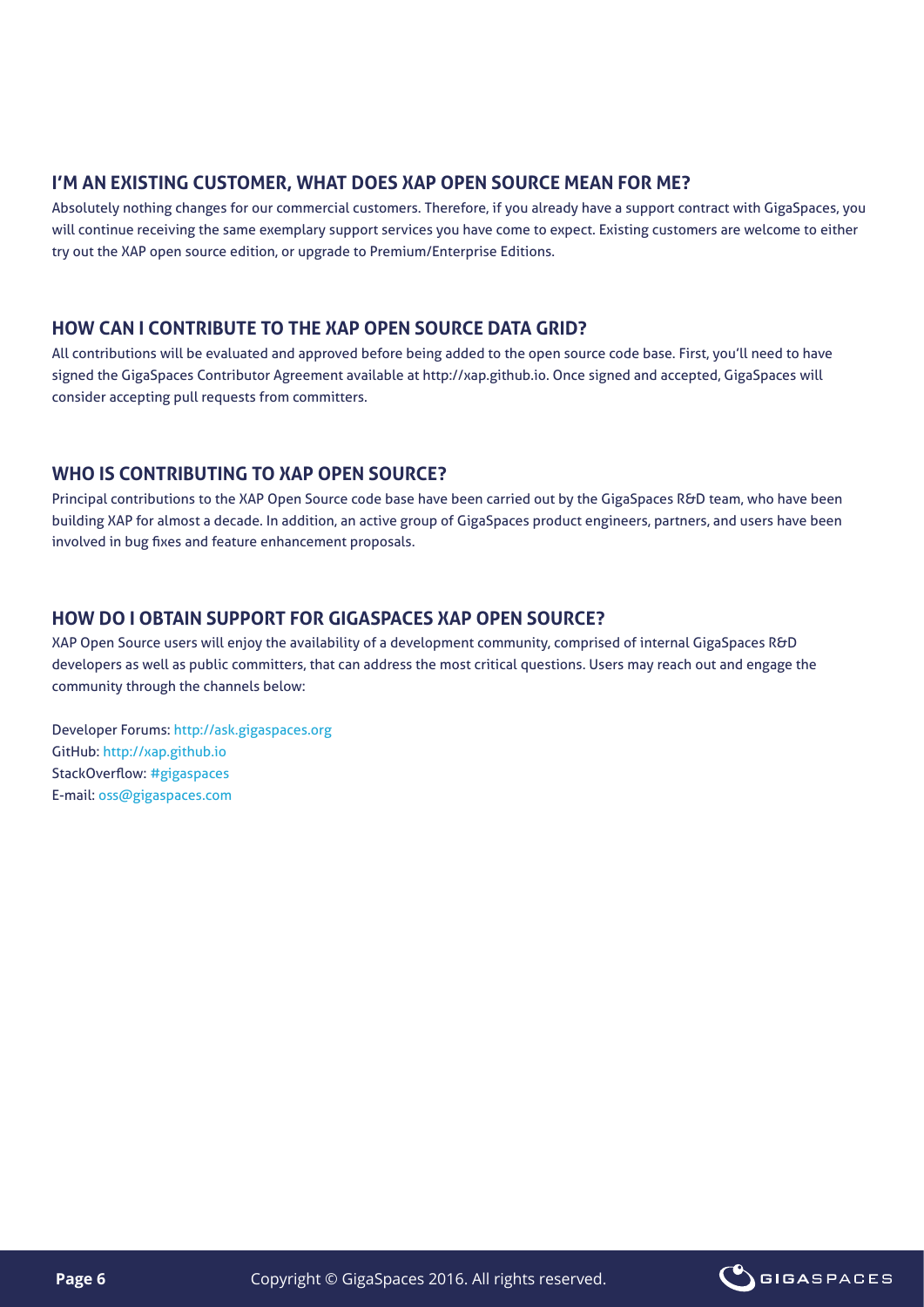## GigaSpaces XAP 12: Open Source, Premium, and Enterprise

There are three editions of XAP 12; one designed for the developer community and two intended for clients with more complex needs. The distinctions between each edition are outlined below.

## **The XAP 12 Open Source Edition**

This version of XAP is for the open source community to explore. This is a means by which GigaSpaces is looking to provide an independent forum to foster stewardship, open development and collaboration with the developer community.

- **The target market is the developer community.**
- **This edition is geared to acquaint developers with the power of in-memory computing.**
- **.** Choose XAP 12 Open Source if you're a developer who is looking to test drive XAP while using your own apps.

## **KAP 12 Premium Edition**

Businesses who opt for the Premium Edition of XAP are already in the process of building an extreme processing application that requires data transactions at millisecond speeds.

#### **Enterprise Monitoring, Operations and Security**

XAP is the leading in-memory data grid for mission critical application deployment and data processing featuring high-availability and extremely low-latency. XAP 12 Premium comes with a rich operations and monitoring user experience through a desktop UI, Web-UI, CLI and orchestration API to provide many ways to interface with and monitor the cluster. It also exposes statistics on the different queries running in the cluster and enables IT operations systems to integrate with it for enterprise logging and auditing purposes. XAP 12 Premium features layered roles and privileges, authentication and authorization to support the strict security compliance requirements of enterprises.

## **Cross-Platform Interoperability**

XAP 12 Premium also supports Microsoft .NET, enabling multiplatform development that enables developers the opportunity to add the data processing speed of XAP to their applications. Developers are not tied to working with Java programming as they have the object-oriented languages available to them in .NET.

## **Business Continuity and SLA**

Business continuity features such as high-availability, auto-healing and fault tolerance are provided via our service grid. The service grid provides scalable, highly secure deployment management services as well as application SLA enforcement. Moreover, the service grid monitors the health of running applications in the grid and reacts with appropriate auto-healing processes in the case of immediate failures to ensure continuity.

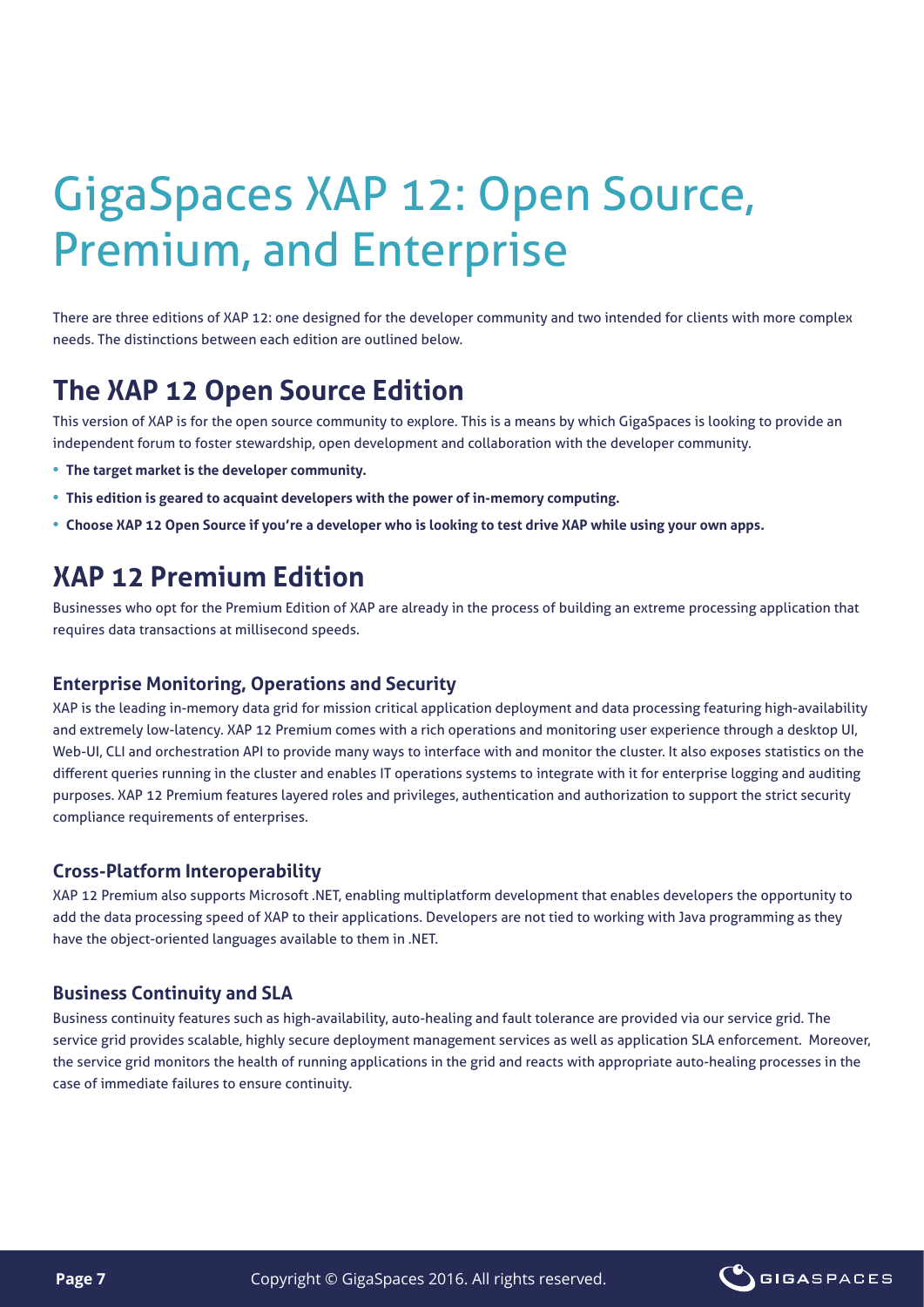### **Local Cache/View**

The local caching ability of XAP 12 Premium replicates data grid content on a cache local to client applications. Local caching ensures highly scalable data reads by virtue of making the data grid contents locally accessible to application servers.

### **XAP 12 Premium features:**

- **Built-in security**
- **.NET interoperability right-out-of-the-box**
- **•** Web UI and monitoring
- **Local caching**
- **A robust service grid**

## **KAP 12 Enterprise Edition**

The XAP Enterprise Edition includes all the elements of XAP Premium, plus a set of enhanced features unique to XAP Enterprise.

### **Hybrid Data Storage: RAM and SSD**

state drives become substantially cheaper than RAM. While SSDs are many times faster for data access, hybrid storage harnesses This version of XAP features the use of hybrid storage which helps to mitigate the cost of a full RAM implementation as solidthat performance by using RAM to cache commonly-accessed data and SSDs for storing less frequently used data. Hybrid storage reduces heavy demands on resources and converges both historical and real-time data together.

## **Multi-Data Center Replication**

Multiple site replication is the ability to replicate state between different deployed grids, where each grid can also be physically located in a different geographical location. This is especially useful when:

- Planning for disaster recovery In such cases, each of the deployment sites is located far from the other sites (e.g. a different continent so that if one site is completely destroyed or decommissioned other sites are not affected and can continue to operate normally.)
- Maintaining data locality This is done for each site for performance and latency reasons. For example, global trading applications that operate in multiple stock exchanges across the globe need fast access to Global Reference Data, or an application that is deployed on multiple data centers in the cloud with a need to access the Users Profile Data very quickly.

## **Session Replication and Clustering**

This feature provides session replication between remote sites and session sharing between different application servers in real time and in a transparent manner. Session replication can be done between any Java application and any web server. Session replication stores HTTP sessions in the data grid for fault tolerance and high-availability to reduce transaction latency and increase conversion rates.

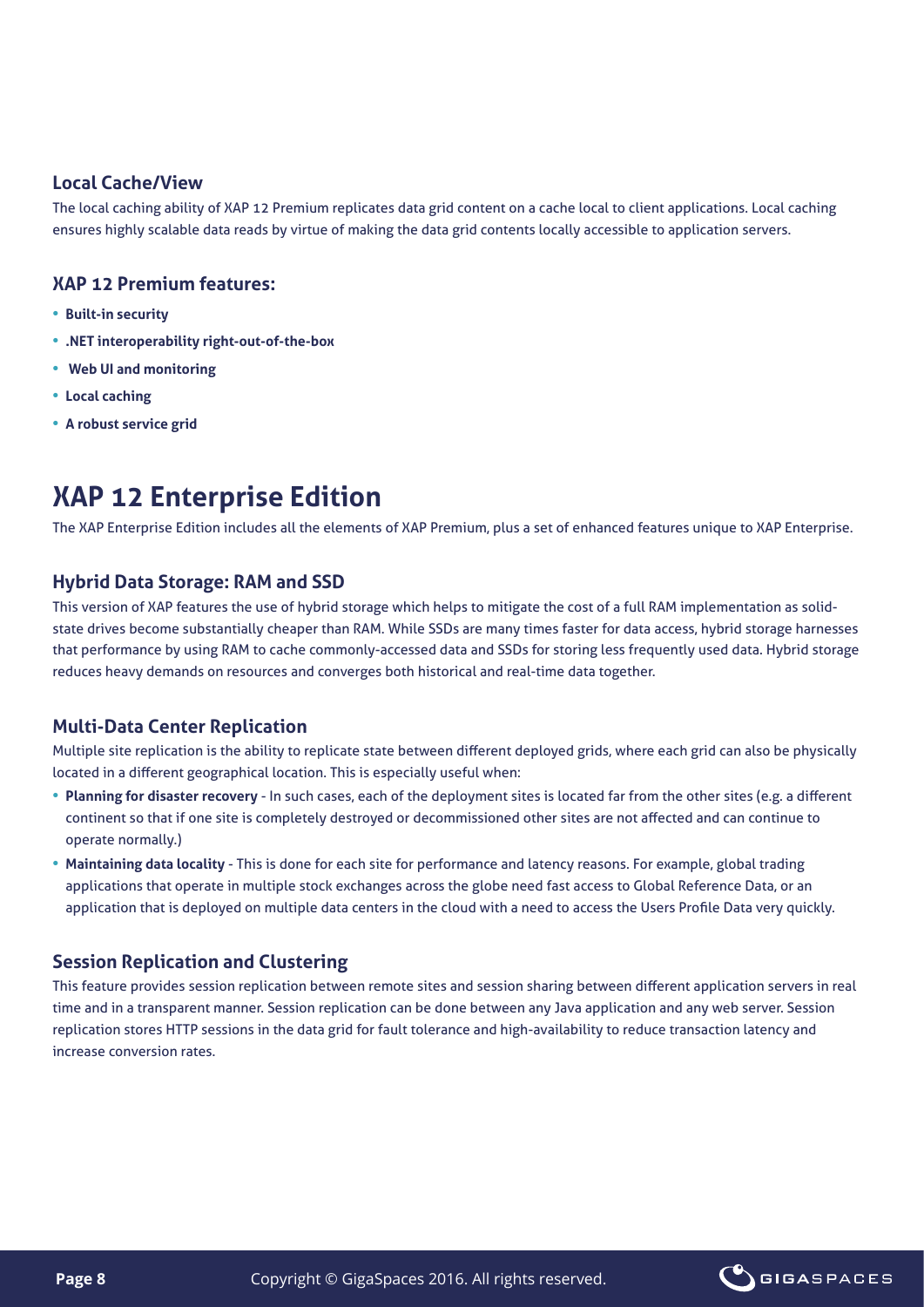## InsightEdge, Fast Data Analytics for the **Insight-Driven Business**

InsightEdge is a high performance Spark distribution designed for low latency workloads and extreme analytics processing in one unified solution. With a robust analytics capacity and virtually no latency, InsightEdge provides immediate results.

GigaSpaces' Spark distribution eliminates dependency on Hadoop Distributed File System (HDFS) so as to break through the embedded performance "glass ceiling" of the "stranded" Spark offering. To this, GigaSpaces has added enterprise-grade features, such as high-availability and security. The result is a hardened Spark distribution that is thirty times faster than standard Spark.

The core data grid in XAP, which is the extreme transaction processing engine across Tier-1 organizations, is used in InsightEdge for fast analytics processing. Because of this, XAP and InsightEdge are, organically, part of the same product line. GigaSpaces' InsightEdge enables the co-location of business logic and processes with the data, in memory.

InsightEdge for Transactional Data: Whether for financial trades, market data, shopping carts, fraud detection systems or data marts, InsightEdge provides the clarity to optimize operations.

InsightEdge for Behavioral Data: E-commerce, Clickstream, geospatial and mobile users will benefit from enhanced personalization and shopping recommendations that are instantaneous.

InsightEdge for Edge Data: InsightEdge is the leading facilitator for Edge Analytics and Operational Intelligence. With the onslaught of data emerging from Industrial IoT, device data, sensor and signal streams, InsightEdge provides the means to leverage decentralized analytics at the data source so that time isn't wasted when informational needs are crucial.